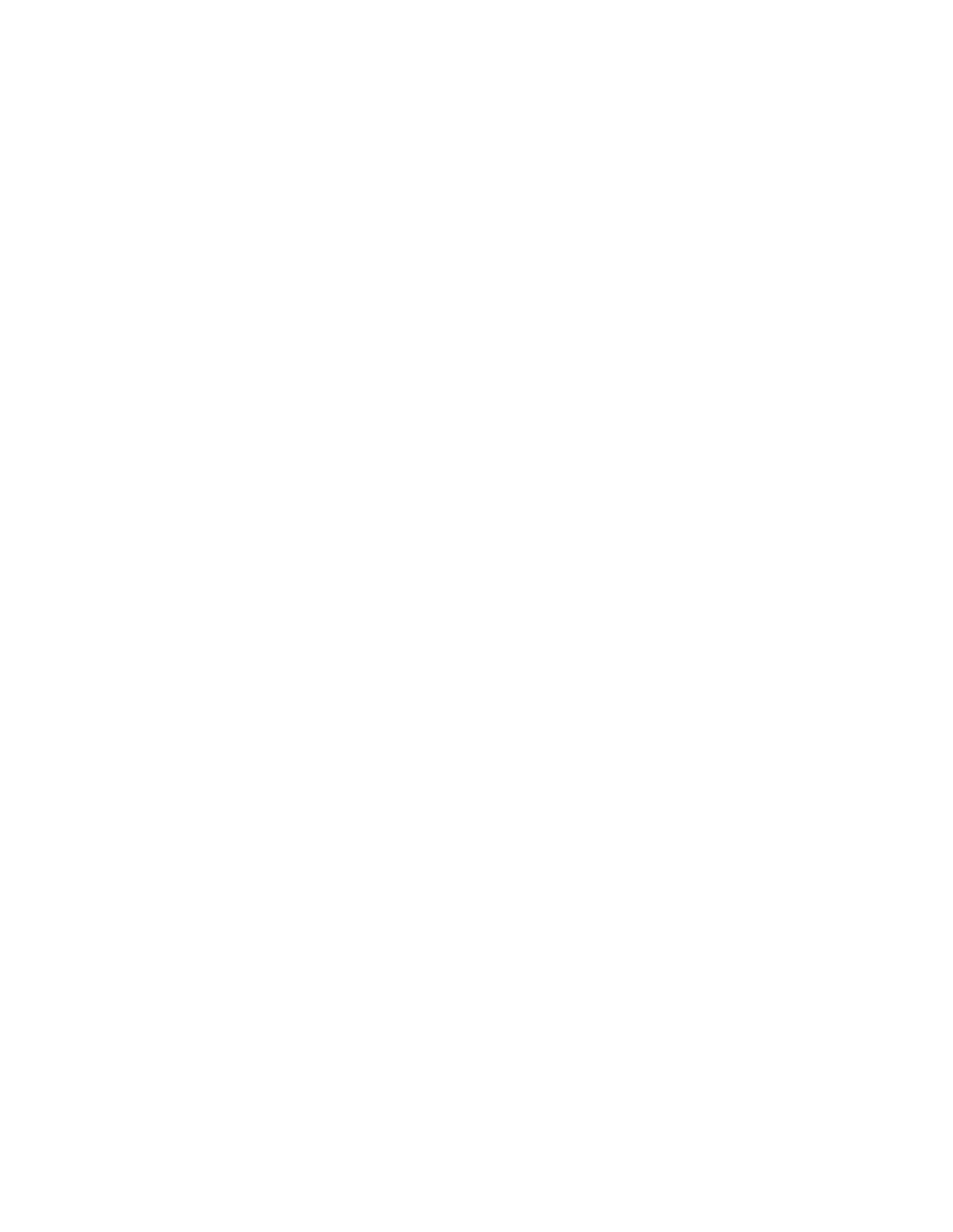### BOX 1.3 Recent Developments in Emerging and Developing Country Labor Markets

*The Great Recession had a relatively mild impact on the labor markets of developing countries. Since 2010 unemployment rates have generally been below pre-global financial crisis levels, and declining. This is in stark contrast to the steep rise, and sluggish decline, of unemployment rates in high-income economies. The resilience of developing-country labor markets reflects, in large part, stronger output growth during and after the crisis. As growth in developing economies slows from post-crisis peaks, labor markets may weaken. Since job creation plays a critical role in reducing poverty, and promoting shared prosperity, this risk heightens the importance of implementing reforms to support growth, and of removing structural constraints on labor markets.* 

The 2007−09 financial crisis had a sizeable impact on global labor markets, with social and human costs: a reduction of lifetime income, an increase in poverty, and the loss of human capital (Gourinchas and Kose 2013). Though global unemployment rates returned to pre-crisis levels by 2014, according to official statistics, labor markets of advanced and developing economies followed very different paths. The unemployment rate in advanced economies increased by nearly three percentage points during 2007−09; in contrast, official statistics show an increase of less than half a percentage point in the jobless rate in developing countries over the same period. In advanced countries, the unemployment rate remains about 1.5 percentage points above pre-crisis levels; in the developing world it is one-percentage point below them.

Formal unemployment statistics cover only part of the story in developing economies, because of problems in measurement related to high levels of informality and underemployment. The latter—low-income employment, under-utilization of skills, and lack of full-time job opportunities—are particularly evident (World Bank 2012). Understanding the evolution of labor market conditions in developing countries is of paramount importance, as labor is the main source of income for the poor. Unemployment or underemployment are often associated with extreme poverty. Employment and wage growth are therefore critical for achieving the World Bank's twin goals of reducing extreme poverty and promoting shared prosperity (World Bank 2013).

# **How resilient were labor markets in developing countries during the Great Recession?**

The global average unemployment rate rose sharply from 2007 to 2010, reflecting steep increases in high-income economies (Figures B1.3.1 and B1.3.2). As one would expect, employment contracted especially sharply in the countries that experienced the sharpest declines in output.

In contrast, unemployment rates in developing countries, based on official statistics, show a modest one-half percentage point uptick in 2009, and a return to pre-crisis levels by 2011. The largest increases in unemployment rates and declines in employment growth were in the regions with the largest output losses: Europe and Central Asia (ECA); and Latin America and Caribbean (Figures B1.3.3 and B1.3.4). This reflected contractions of demand in the export markets of Western Europe and the United States. Participation rates show a more complex pattern, generally (but not uniformly) declining during the global recession, and rising afterwards (with the exception of East Asia (Figure B1.3.5). In other developing regions, unemployment rates increased more moderately and participation rates remained near pre-crisis levels. China's relatively strong growth during the peak of the Great Recession helped support developing country exports, particularly in East Asia.

The resilience of developing economy employment compared to high-income economies during the Great Recession can be attributed to three factors:

**• Less severe contractions.** The 2008–09 slowdown in developing countries was not particularly severe, relative to that of the advanced economies, or for that matter, relative to earlier recessions in developing countries,



Global unemployment has receded towards pre-crisis levels.



Sources: International Monetary Fund; International Labor Organization. Note: Weighted by size of national labor force; 2014 value is projection from IMF's World Economic Outlook.

The main author of this box is Bryce Quillin.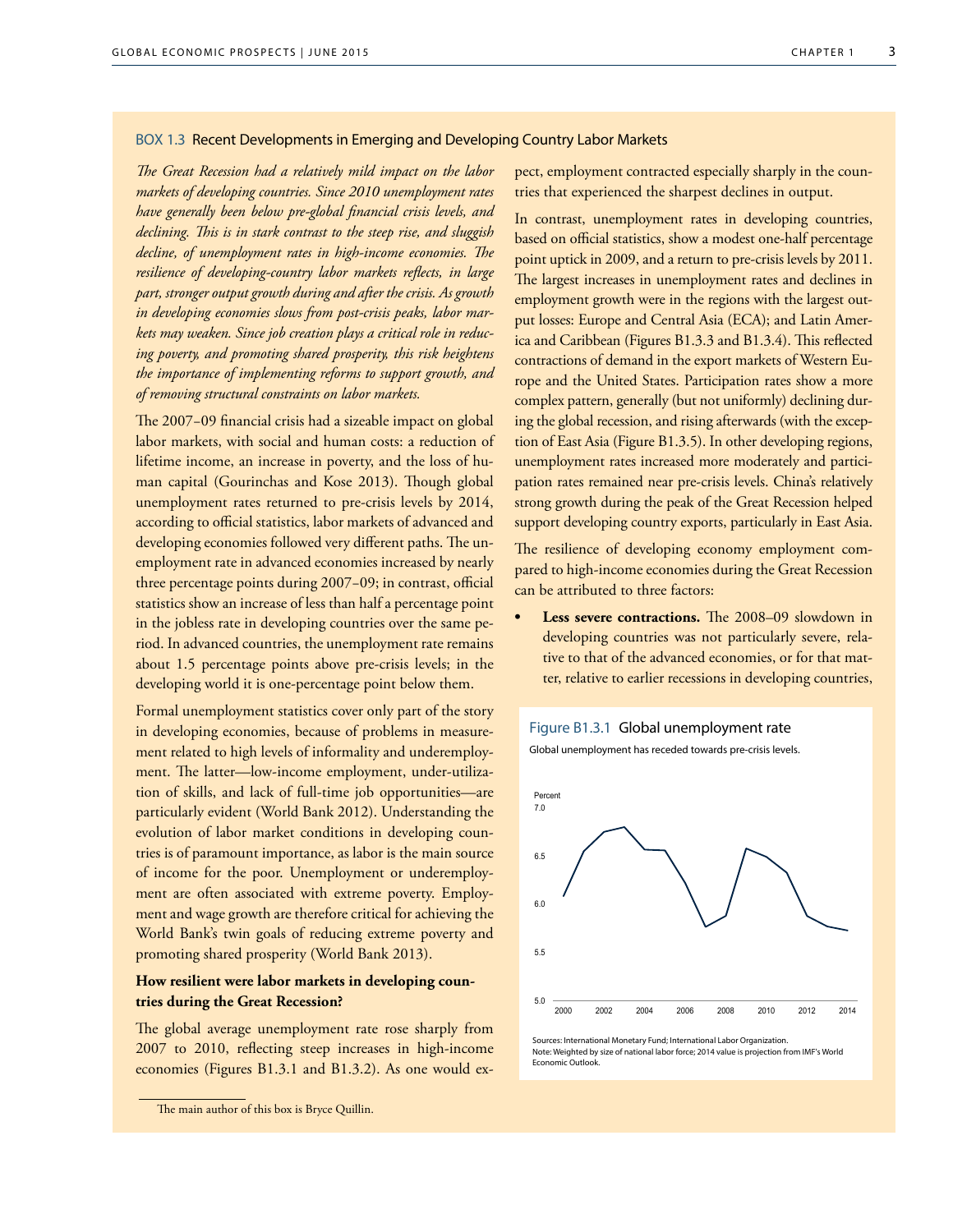# Figure B1.3.2 Unemployment rate in developing and advanced economies

During the crisis, unemployment rose sharply in advanced countries, less so in developing countries.



Note: Aggregates weighted by size of national labor force. 2014 values are projections from WEO, IMF.

#### Figure B1.3.3 Regional unemployment rate

The increase in unemployment rates during the crisis was most pronounced in developing countries in LAC and ECA.



Note: EAP stands for East Asia and Pacific, ECA stands for Europe and Central Asia, LAC stands for Latin America and the Caribbean , MNA stands for Middle East and North Africa, SAR stands for South Asia, SSA stands for Sub-Saharan Africa.

and the recovery was somewhat quicker (Figure B1.3.6). As a result, in 2008–09, unemployment rates re-attained pre-recession levels faster than in earlier recessions. The linkage between growth and unemployment is also seen in divergences among developing regions. For example, ECA and LAC experienced the biggest drops in both output and employment growth.

# Figure B1.3.4 Change in employment to population ratio

In LAC and ECA, employment rebounded strongly from employment losses in the crisis.



- **• Less sensitivity of unemployment rates to growth.** 
	- Unemployment rates respond less to changes in economic activity in developing countries than in high-income countries. Historical estimates of "Okun's Law" suggest that a 1 percentage point increase in growth is associated with a smaller decline in unemployment in emerging than advanced economies; the estimated elasticity for frontier markets is about half that for advanced economies (Loungani 2014, Figures B1.3.7 and B1.3.8). However, these estimates vary widely over time, over countries, and over sectors (Cazes et al. 2012; Moosa 2012; Ball, Leigh and Loungani 2013).<sup>1</sup> For example, in Sub-Saharan Africa (SSA), LAC, and India, employment in manufacturing tends to be less responsive to growth than in agriculture, construction, or services (World Bank 2012).
- **Informality and measurement uncertainties.** Weaker Okun coefficients may reflect the high levels of informality and labor market segmentation in developing economies (UNCTAD 2012). In the absence of social safety nets, workers may be unable to afford periods of

<sup>&</sup>lt;sup>1</sup>There are two versions of Okun's Law. The "gap" version relates that for every 1 percentage point increase in the unemployment rate, a country's GDP will be about 2 percentage points lower than its potential. The "differences" version (as originated in Okun, 1962) describes the relationship between quarterly changes in unemployment and GDP.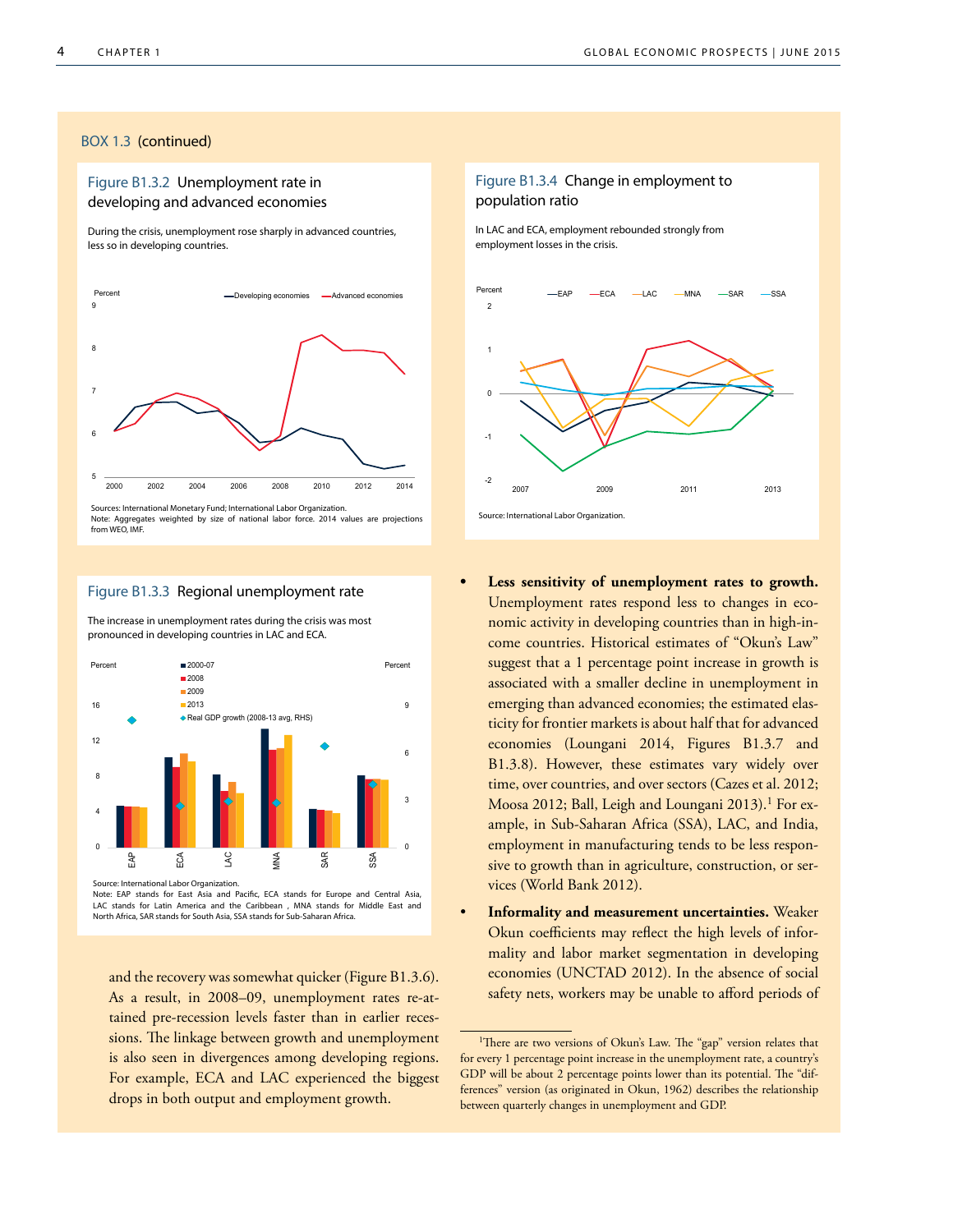#### Figure B1.3.5 Labor force participation rate

In the post-crisis rebound, labor force participation rates also rose in LAC and ECA.



Note: Modeled ILO estimate. EAP stands for East Asia and Pacific, ECA stands for Europe and Central Asia, LAC stands for Latin America and the Caribbean , MNA stands for Middle East and North Africa, SAR stands for South Asia, SSA stands for Sub-Saharan

#### Africa. Labor force divided by working age population of ages 15-64.

# Figure B1.3.6 Changes in unemployment rate and GDP growth in Great Recession vs. previous recessions in developing economies

During the 2009 recession, the unemployment rate in developing countries rose less than in earlier recessions.



sions obtained from World Bank 2014a. Note: The zero ("0") represents trough and the -3 to 3 values represent years before and after the trough. Sample comprises 11 emerging market economies.

unemployment and there may be a revolving door from formal to informal jobs that cushions the impact of slower economic growth on official unemployment rates. Informal employment can account for 70 percent of total employment in Asia and the Pacific, over 60 percent in Africa and LAC, and over 20 percent in ECA (ILO 2014; Figure

# Figure B1.3.7 Estimates of Okun's Law coefficients for advanced, emerging, and frontier market economies

Additional growth is associated with a smaller reduction in the unemployment rate in emerging and frontier markets than in advanced markets.



Source: Furceri and Loungani (2014).

Note: Bar represents the impact of an extra percentage point of GDP growth on the unemployment rate.

B1.3.9). The very nature of informality makes it difficult to measure (note the wide range of the estimates in Figure B1.3.9). In addition, by blurring the distinction between employment and unemployment, it increases the margin for error in the unemployment data. Large-scale underemployment of workers, in low-paid, low-productivity occupations that under-utilize their skills, means that the measured unemployment rate in developing economies cannot be interpreted in the same way as that in advanced economies, either as a cyclical indicator, or as a gauge of economic welfare.

# **What are the prospects for developing country labor markets after the Great Recession?**

Moderating growth in several large developing economies since 2010 has not yet had a large labor market impact, but some signs of weakness are emerging. Unemployment rates in all developing regions are around or below the pre-crisis average. Likewise, aggregate rates of employment growth remain solid, although there are exceptions, such as the marked declines in employment growth in ECA from 2011, and the softening in East Asia and Latin America in 2012. The International Labor Organization (ILO) projects that unemployment rates will rise in ECA, East Asia, and South Asia in 2014, with employment growth falling short of the growth of the working age population (ILO 2014). Global real wage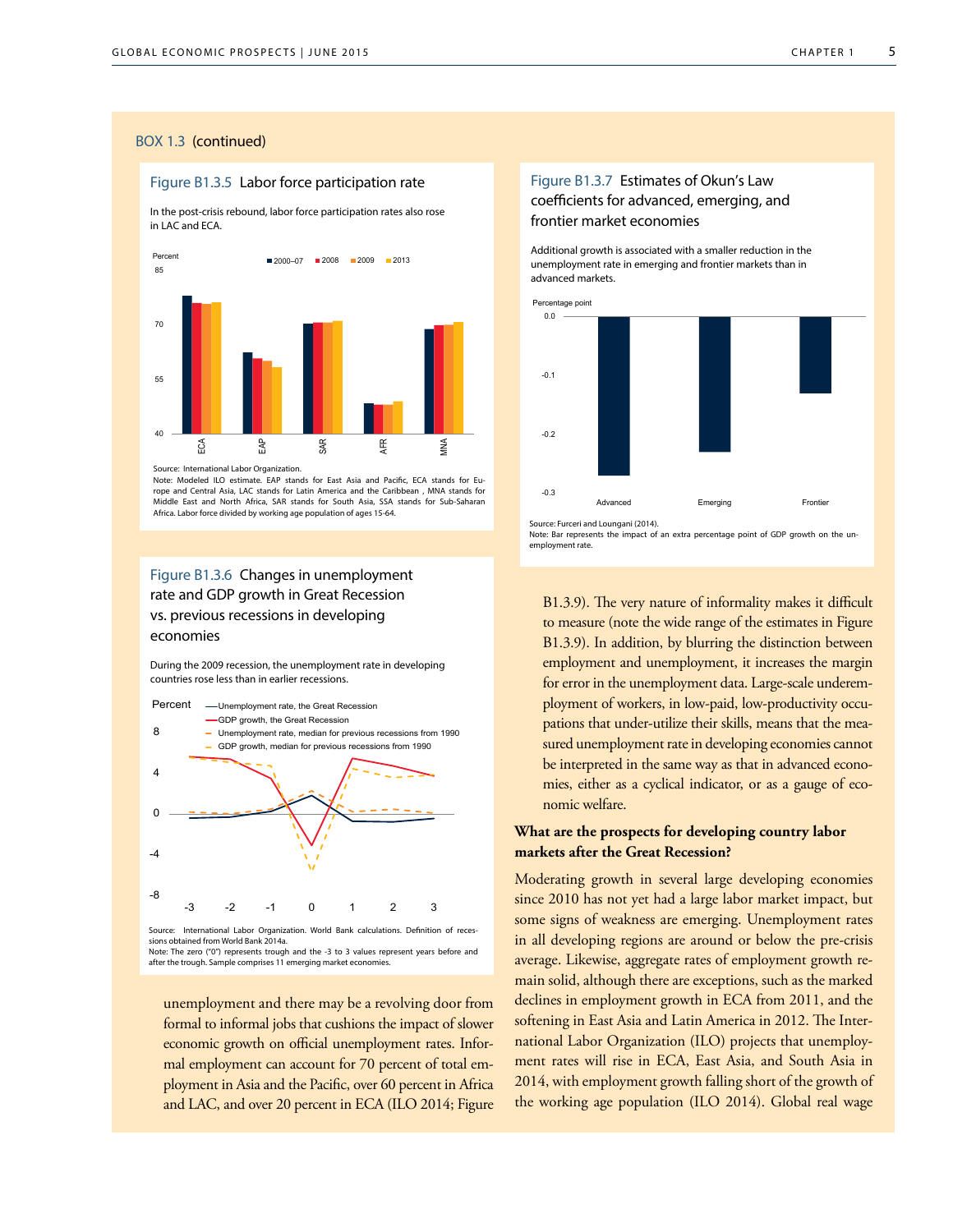Figure B1.3.8 Real GDP growth and change in unemployment rates in developing economies, 2000−14

Higher growth was associated with falling unemployment rates.



Source: International Labor Organization; International Monetary Fund. World Bank staff calculations. Note: Shaded area reflects 95 percent confidence interval. 2014 values are projections from WEO, IMF

growth declined in 2013 (Figure B1.3.10). Large emerging markets (China, India, South Africa) reflected this trend (Figure B1.3.11), although the wage increase in China, of more than 7 percent, held the global rate of increase close to 2 percent.

Aside from the signs of cyclical softening, labor markets in developing countries face macroeconomic and structural policy challenges that make them vulnerable to a global slowdown.

- **• Reduced space for counter-cyclical fiscal policy.** Part of the relative resilience of emerging market economies during the Great Recession was due to the use of simulative fiscal policy to support domestic demand. Many countries, having used much of the available space, will be unable to respond as strongly in the event of another cyclical slowdown (World Bank 2015c).
- **Structural policy weaknesses.** Structural constraints on the private sector and labor markets create risks for post-Great Recession employment prospects. The private sector is the main engine of job creation: during 1995−2005, the private sector accounted for over 90 percent of the jobs created in Brazil, the Philippines, and Turkey. Small- and medium-sized enterprises (SME) employed over 60 percent of formal sector

# Figure B1.3.9 Estimated informal employment shares in selected countries, 2011

Informal sectors are large in developing countries.



Note: Calculations based on a sample of 49 countries.

Figure B1.3.10 Global average annual real wage growth

Since the crisis, real wage growth has declined in developing countries.



Source: International Labor Organization Global Wage Report 2014/15. Note: Weighted average of y-o-y growth in average monthly real wages in 130 countries, covering 96% of all employees.

workers in developing countries (IFC 2013, World Bank 2012). Firms, particularly SMEs, report that their growth and hiring is limited by infrastructure issues, access to financing, and competition from the informal sector caused by cumbersome labor regulations and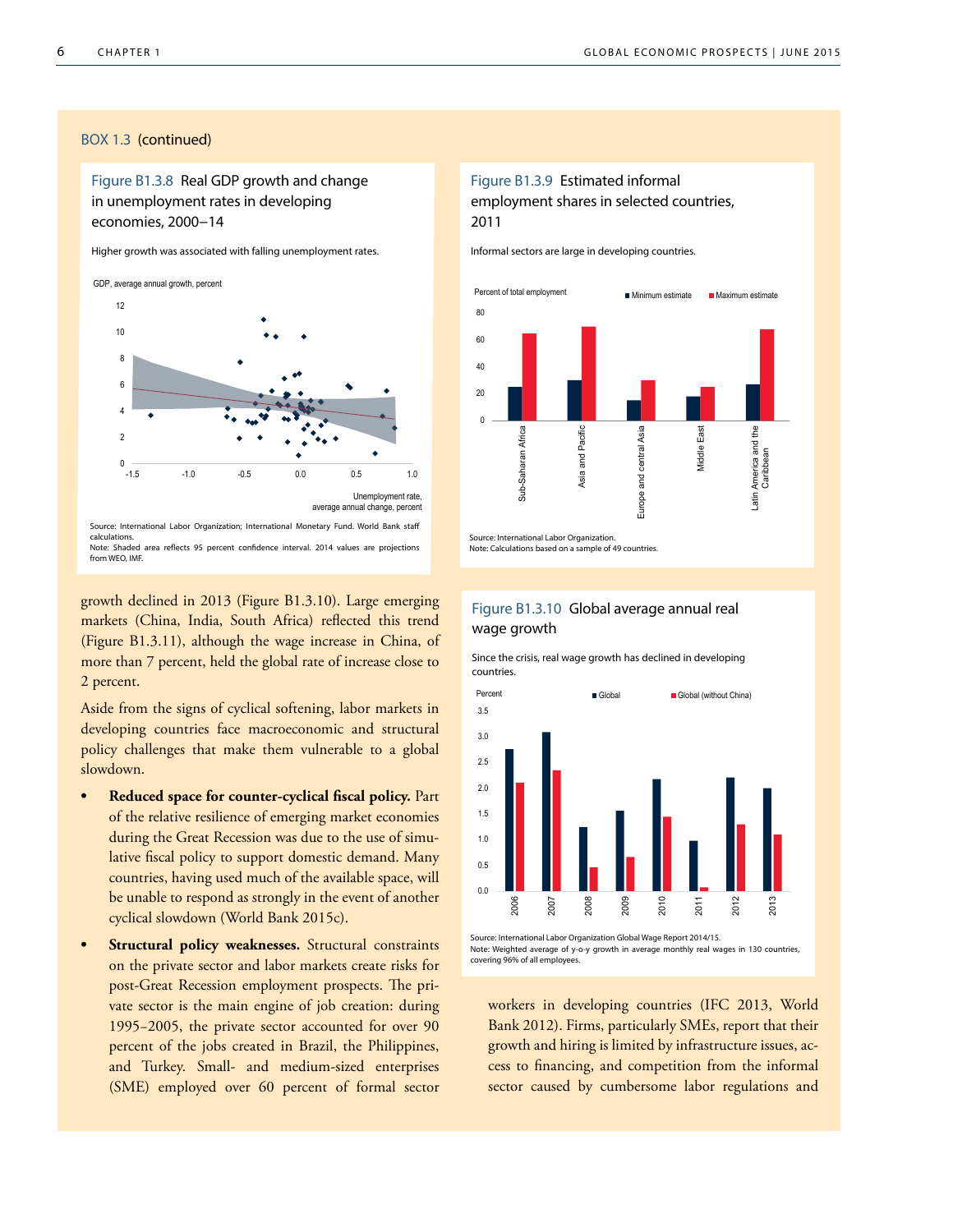# Figure B1.3.11 Real wage growth in selected developing economies

Real wage growth has been particularly weak in LAC.



poor enforcement (Figure B1.3.12, IFC 2013). Rigid labor regulations have been correlated with increases in urban poverty, fewer business start-ups, and lower productivity growth (Djankov and Ramalho 2009; Bassanini, Nunziata, and Venn 2014; Scarpetta 2014). The role and size of the state is also important. In MENA, which has the highest levels of unemployment, and the lowest labor force participation rates (particularly among women), the formal private sector employs no more than 20 percent of the labor force, with state employment exceeding 80 percent in some countries (World Bank 2013).

In addition to these policy-related risks to labor markets, demographic change is leading to rapid aging in many developing countries. Over the next 15 years, the growth in the working age population will slow from 2000–15 rates, in some cases sharply, in every developing region. Dependency ratios are already rising in Central and Eastern Europe and much of East Asia as a result of lower fertility and mortality rates (Galor 2012; Soares 2005; Acemoglu and Johnson 2007). Aging has broad-based policy implications, particularly for fiscal policy, and will impact labor markets by lowering labor supply and potentially lowering productivity and entrepreneurship (IMF 2004; World Bank forthcoming (a); World Bank forthcoming (b)). These demographic pressures exacerbate existing risks to labor markets and increase the need to pursue policies that promote formality.

#### **What policies could help address structural problems?**

The nature of the policy challenges varies with the level of development, institutional strength, and endowments. However, promoting growth and addressing structural rigidities in labor and product markets will be parts of the solution. The reform agenda can be described along four themes (World Bank 2012).

- **• Strong macroeconomic fundamentals.** Given the universal importance of sustained economic growth to the creation of permanent work, an overarching priority is a macroeconomic policy mix that supports steady growth.
- **• Structural policies encouraging SME development.**  In particular, policies should support SME development, given their contribution to employment. SMEs in developing countries are much less successful in growing into larger firms than in advanced economies: a study by IFC found that 35-year-old companies in India were typically born large, and shrunk by one fourth over their lifetimes; in Mexico they doubled in size. Yet in the United States they grew by a factor of 10 (IFC 2013). Reforms to broad-based infrastructure and financial-sector policies may be required to improve SME access to electricity and finance. Obstacles in these two areas pose binding on constraints firms in low-income and lower-middle income country (IFC 2013).
- **• Labor market reforms.** A key priority is to eliminate government-created incentives for informal employment. Poorly designed regulation of formal employment often results in excessive red tape on hiring, and

# Figure B1.3.12 Enterprise Survey results on key business constraints, 2013

Enterprises consider labor regulations and informality key constraints to business.



Source: Enterprise Surveys, World Bank. IFC (2013).